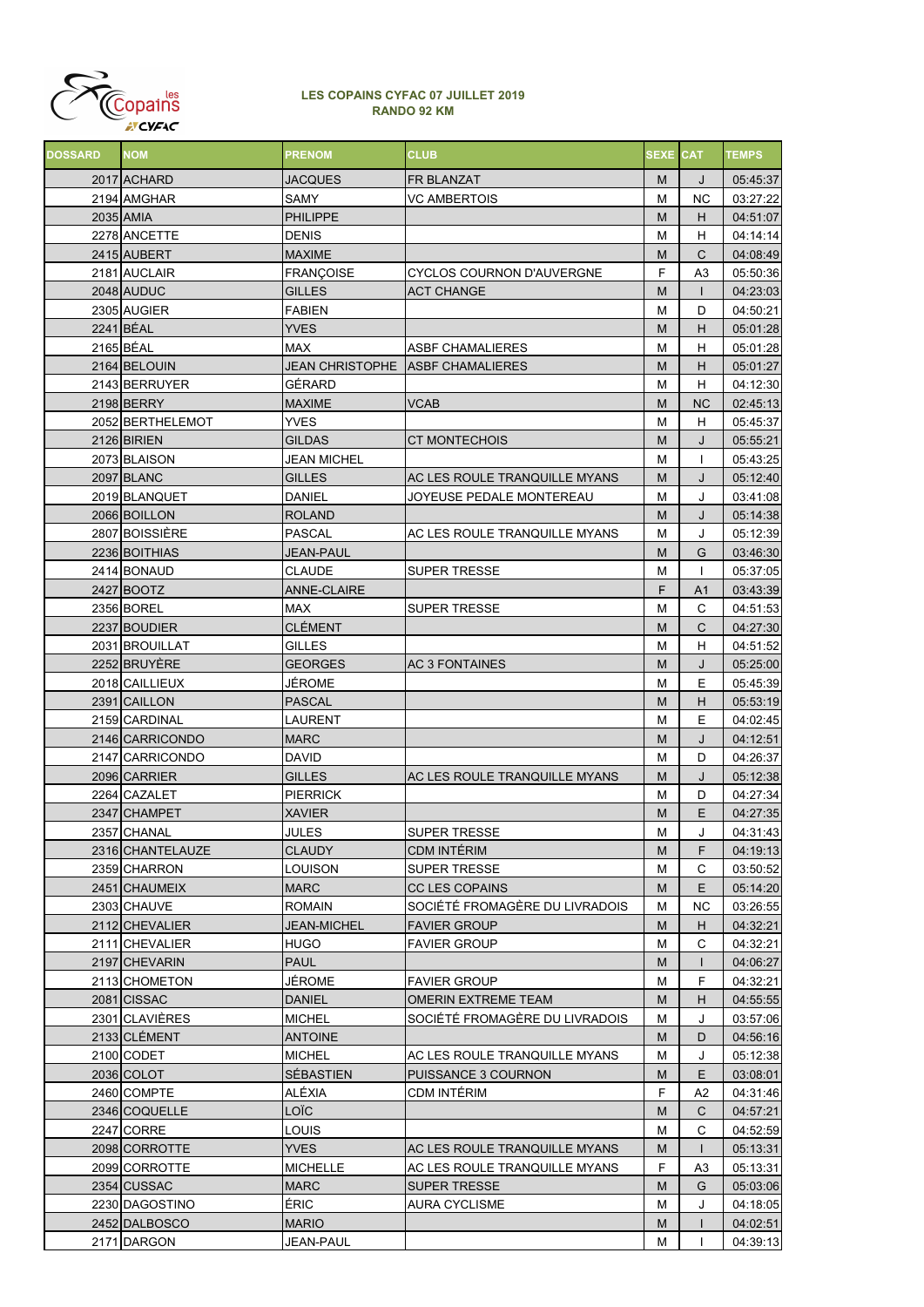

| <b>DOSSARD</b> | <b>NOM</b>           | <b>PRENOM</b>   | <b>CLUB</b>                    | <b>SEXE CAT</b> |                | <b>TEMPS</b> |
|----------------|----------------------|-----------------|--------------------------------|-----------------|----------------|--------------|
|                | 2063 DAUGY           | <b>SYLVAIN</b>  | AC CASTELNEUVIENNE             | M               | E.             | 03:27:40     |
|                | 2280 DEMEURE         | <b>BORIS</b>    | CYFAC INTERNATIONAL            | M               | D              | 03:47:22     |
|                | 2212 DENEF           | <b>FLORIAN</b>  | VC AMBERTOIS                   | M               | <b>NC</b>      | 03:27:21     |
|                | 2244 DENEF           | DAMIEN          | VC AMBERTOIS                   | M               | NC             | 04:33:11     |
|                | 2095 DEROUET         | <b>DANIEL</b>   | <b>CONDE/NOIREAU 14</b>        | M               | $\mathsf{I}$   | 03:47:47     |
|                | 2166 DOLHEN          | JEAN BAPTISTE   | AC BOULOGNE-BILLANCOURT        | M               | С              | 05:01:27     |
|                | 2222 DOMENECH-GIL    | MATHIEU         |                                | M               | D              | 04:47:31     |
|                | 2364 DUBREUIL        | THIBAUT         | SUPER TRESSE                   | M               | D              | 03:33:08     |
|                | 2362 DUBREUIL        | ALBAN           | <b>SUPER TRESSE</b>            | M               | D              | 04:01:28     |
|                | 2076 DUBREUIL        | LAURENT         | CYCLOS COURNON D'AUVERGNE      | M               | G              | 04:28:23     |
|                | 2363 DUBREUIL        | AUGUSTIN        | <b>SUPER TRESSE</b>            | M               | C              | 05:24:15     |
|                | 2361 DUBREUIL        | JEAN            | <b>SUPER TRESSE</b>            | M               | $\mathbf{I}$   | 05:29:10     |
|                | 2365 DUCAT           | ÉRIC            | <b>SUPER TRESSE</b>            | M               | F              | 03:41:27     |
|                | 2024 DUGAY           | PIERRE-LUC      |                                | M               | Е              | 04:32:46     |
|                | 2296 DUMAIN          | <b>PIERRE</b>   |                                | M               | F              | 04:43:08     |
|                | 2051 DUMEIL          | MICKAEL         | <b>MARSAC ÇA ROULE</b>         | M               | Е              | 04:13:47     |
|                | 2299 DUTEL           | <b>PASCAL</b>   |                                | M               | F              | 05:50:59     |
|                | 2298 DUTEL           | PHILIPPE        |                                | M               | G              | 05:51:04     |
|                | 2814 DUTEL           | JOËLLE          |                                | F               | A <sub>3</sub> | 05:51:10     |
|                | 2169 ETEVE           | RAPHAËL         | VC AMBERTOIS                   | M               | NC             | 02:58:36     |
|                | $2114$ FAHY          | LUDOVIC         | <b>FAVIER GROUP</b>            | M               | D              | 04:32:22     |
|                | 2235 FAUCHER         | ARNAUD          | TEAM SANOFI VERTOLAYE          | M               | С              | 03:56:52     |
|                | 2054 FAURE           | PIERRE          |                                | M               | H              | 04:14:13     |
|                | 2434 FAURE           | <b>MARTINE</b>  |                                | F               | A3             | 04:42:52     |
|                | 2813 FAURE-BRAC      | <b>BASTIEN</b>  |                                | M               | D              | 04:13:10     |
|                | 2115 FAVIER          | HAROLD          | <b>FAVIER GROUP</b>            | M               | Е              | 04:32:21     |
|                | 2117 FAVIER          | MATHIEU         | <b>FAVIER GROUP</b>            | M               | E.             | 04:32:22     |
|                | 2338 FAVIER          | GÉRARD          | AMIS DU VELO CHALAIN D'UZORE   | M               | $\mathbf{I}$   | 05:17:58     |
|                | 2116 FAVIER          | JEAN-CLAUDE     | <b>FAVIER GROUP</b>            | M               | $\mathsf{I}$   | 05:33:35     |
|                | 2314 FAYARD          | LAURENT         | CDM INTÉRIM                    | M               | Е              | 04:52:38     |
|                | 2313 FAYARD          | JEAN-MICHEL     | <b>CDM INTERIM</b>             | M               | J              | 05:26:08     |
|                | 2167 FOURNEL         | PASCAL          |                                | M               | G              | 04:27:02     |
|                | 2127 FOURNET         | <b>PHILIPPE</b> | PIOU VTT CLUB                  | M               | H              | 04:06:35     |
|                | 2335 FRAISSE         | <b>PATRICE</b>  | <b>FAVIER GROUP</b>            | M               | F              | 05:00:13     |
|                | 2213 FRITEYRE        | GASPARD         | VC AMBERTOIS                   | M               | <b>NC</b>      | 03:19:16     |
|                | 2416 FRITEYRE        | JÉRÔME          |                                | M               | Е              | 04:15:47     |
|                | 2387 GADIOLET        | ÉRIC            | <b>CC ROUSSILLONNAIS</b>       | M               | G              | 04:27:36     |
|                | 2106 GARCIA          | CLAUDE          | FEYZIN CYCLO                   | М               | J              | 05:34:34     |
|                | 2107 GARCIA          | CHRISTINE       | FEYZIN CYCLO                   | F               | A <sub>3</sub> | 05:34:35     |
|                | 2130 GENAUD          | LAURENT         |                                | M               | Е              | 04:36:58     |
|                | 2294 GILET           | <b>FRANCOIS</b> | SOCIÉTÉ FROMAGÈRE DU LIVRADOIS | M               | G              | 04:12:06     |
|                | 2397 GINET           | PATRICK         | CC LES COPAINS                 | M               | D              | 03:47:37     |
|                | 2805 GIRARD          | DANIEL          |                                | M               | J              | 03:28:11     |
|                | 2176 GIRMENS         | GUILLAUME       |                                | M               | Е              | 03:40:02     |
|                | 2243 GIVOIS          | <b>BERNARD</b>  |                                | M               | $\mathsf{I}$   | 04:07:09     |
|                | 2238 GODEUX          | PIERRE          |                                | М               | J              | 04:06:53     |
|                | 2310 GODON           | <b>FLORIAN</b>  |                                | M               | D              | 05:02:59     |
|                | 2118 GRANGIER        | GUILLAUME       | FAVIER GROUP                   | M               | D              | 04:02:40     |
|                | 2155 GROLET          | JORDAN          |                                | M               | D              | 04:14:00     |
|                | 2157 GUENARD         | CHRISTIAN       | ASL CROTTET                    | M               | $\mathbf{I}$   | 05:26:34     |
|                | 2330 GUILLARD-CHIGOT | VÉRONIQUE       | <b>CS IBM FRANCE LYON</b>      | F               | A <sub>3</sub> | 05:55:11     |
|                | 2366 GUILLEMIN       | CHRISTIAN       | SUPER TRESSE                   | M               | G              | 04:59:57     |
|                | 2105 GUILLERME       | <b>FLORIAN</b>  | <b>FEYZIN CYCLO</b>            | M               | С              | 04:02:06     |
|                | 2104 GUILLERME       | PATRICK         | FEYZIN CYCLO                   | M               | G              | 04:59:01     |
|                | 2101 GUILLERME       | ANDRÉ           | FEYZIN CYCLO                   | M               | J              | 05:34:34     |
|                | 2808 GUILLERME       | DANIELLE        | FEYZIN CYCLO                   | F               | A3             | 05:34:34     |
|                | 2071 HEMAR           | <b>PATRICK</b>  | <b>CT MONTECHOIS</b>           | M               | J              | 05:55:21     |
|                | 2398 HÉRAUD          | MAXIME          | CC LES COPAINS                 | M               | D              | 03:49:47     |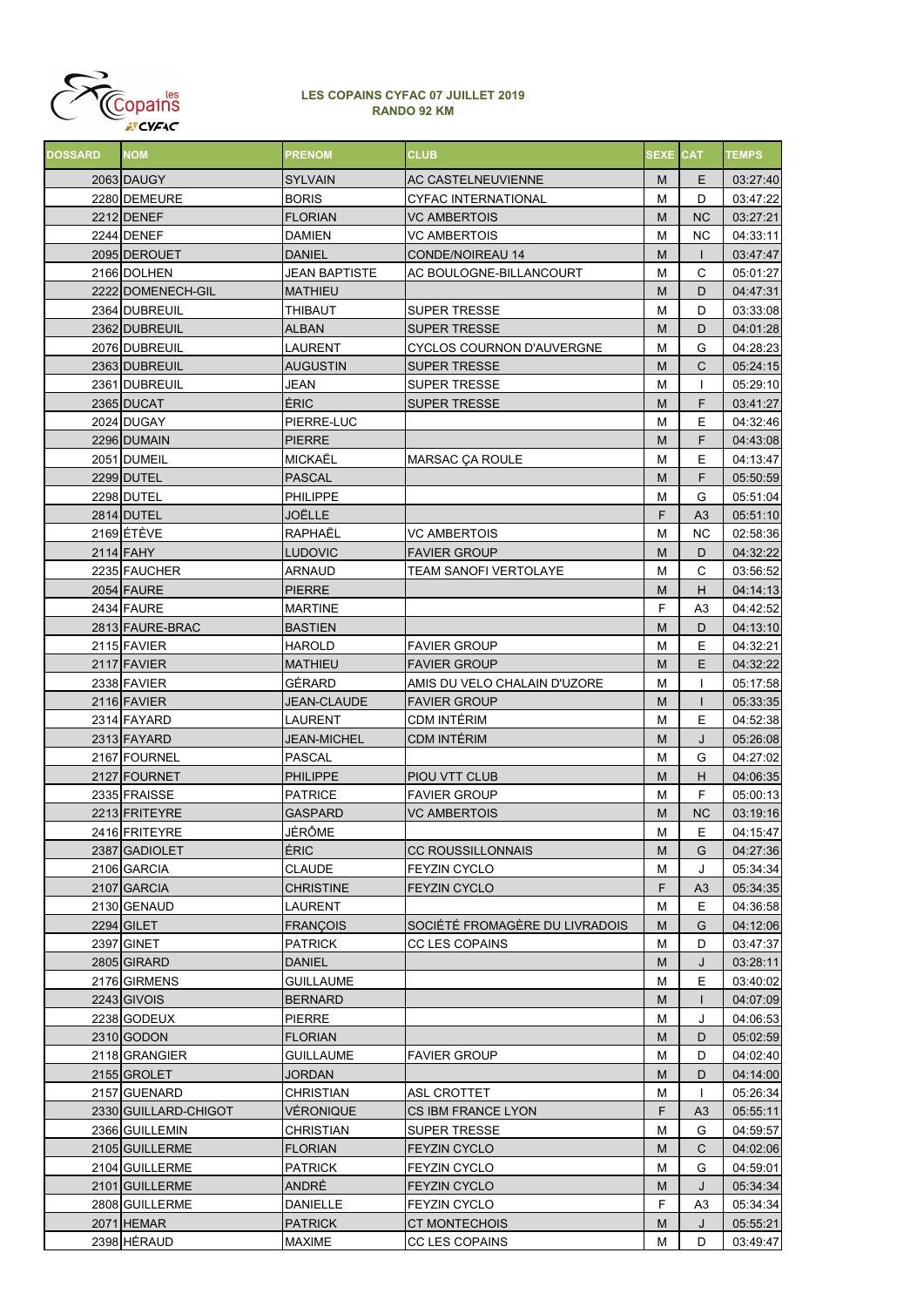

| <b>DOSSARD</b> | <b>NOM</b>       | <b>PRENOM</b>     | <b>CLUB</b>                    | <b>SEXE CAT</b> |                | <b>TEMPS</b> |
|----------------|------------------|-------------------|--------------------------------|-----------------|----------------|--------------|
|                | 2209 HÉRITIER    | <b>MARC</b>       | SOCIÉTÉ FROMAGÈRE DU LIVRADOIS | M               | D              | 04:05:30     |
|                | 2053 HOLLIGER    | ALAIN             |                                | М               | н              | 05:45:36     |
|                | 2129 JORGE       | <b>RICHARD</b>    |                                | M               | G              | 04:29:03     |
|                | 2200 JOUBERT     | <b>CYRILLE</b>    | SOCIÉTÉ FROMAGÈRE DU LIVRADOIS | M               | Е              | 03:57:57     |
|                | 2270 KORNPROBST  | JÉRÔME            | NA SA TRI CHATEL GUYON         | M               | F              | 03:59:14     |
|                | 2120 LABERINE    | <b>CHRISTOPHE</b> | <b>FAVIER GROUP</b>            | M               | Е              | 03:44:45     |
| 2407 LAE       |                  | <b>DAMIEN</b>     |                                | M               | C              | 04:51:51     |
|                | 2300 LAPOIRE     | <b>GILLES</b>     |                                | M               | н              | 05:50:58     |
|                | 2367 LE BACCON   | <b>PIERRE</b>     | <b>SUPER TRESSE</b>            | M               | D              | 05:24:14     |
|                | 2424 LE GOALLEC  | <b>CATHERINE</b>  |                                | F               | A3             | 05:27:14     |
|                | 2160 LECOT       | <b>PACÔME</b>     |                                | M               | C              | 00:00:00     |
|                | 2289 LEDISEZ     | ÉVELYNE           | AUBIGNY CYCLOTOURISME          | F               | A3             | 04:41:14     |
|                | 2453 LONGEN      | <b>NATHALIE</b>   | <b>CDM INTÉRIM</b>             | F               | A2             | 05:08:39     |
|                | 2440 LOPEZ       | <b>DELPHINE</b>   |                                | F               | A <sub>2</sub> | 05:17:01     |
|                | 2319 LORETTE     | <b>MARIE</b>      | <b>CC ORANGEOIS</b>            | F               | A <sub>3</sub> | 03:59:09     |
|                | 2087 LUINAUD     | ANDRÉ             | ANC DUN LE PALESTEL            | M               | J              | 05:46:13     |
|                | 2205 MAET        | GAËL              | SOCIÉTÉ FROMAGÈRE DU LIVRADOIS | M               | D              | 04:33:15     |
|                | 2351 MALLEVAL    | <b>BERNARD</b>    | THOU VELO                      | М               | J              | 04:49:03     |
|                | 2215 MARET       | <b>YVES</b>       | les 4 des cols                 | M               | $\mathsf{I}$   | 04:37:32     |
|                | 2454 MAYOUX      | <b>ROMAIN</b>     |                                | М               | С              | 04:27:49     |
|                | 2131 MÉGEMONT    | JEAN              |                                | M               | G              | 04:40:10     |
|                | 2281 MERGOIL     | ALEXANDRE         | CT MARTRES DE VEYRE            | M               | NC             | 03:09:47     |
|                | 2811 MÉRY        | <b>CHRISTINE</b>  | AMIS CYCLOS MEMBROLLAIS        | F               | A3             | 04:59:05     |
|                | 2125 MICHEL      | JEAN MARC         |                                | М               | J              | 04:10:53     |
|                | 2045 MOISAN      | <b>SYLVIE</b>     | AC SAVIGNY SUR ORGE            | F               | A <sub>3</sub> | 05:08:39     |
|                | 2333 MOISSONNIER | <b>FLORENT</b>    |                                | M               | Е              | 04:29:12     |
|                | 2321 MOLLE       | <b>ALAIN</b>      |                                | M               | $\mathsf{I}$   | 05:15:51     |
|                | 2223 MONTAGNE    | <b>MARTINE</b>    |                                | F               | A3             | 04:19:00     |
|                | 2208 MOULIN      | <b>VINCENT</b>    | SOCIÉTÉ FROMAGÉRE DU LIVRADOIS | M               | D              | 03:29:15     |
|                | 2368 MOULY       | PAUL              | <b>SUPER TRESSE</b>            | М               | С              | 04:51:57     |
|                | 2322 MURAT       | <b>PIERRE</b>     |                                | M               | C              | 04:24:58     |
|                | 2154 OLIVIER     | <b>CÉDRIC</b>     |                                | М               | D              | 04:14:00     |
|                | 2027 ORGEUR      | <b>FRANÇOISE</b>  | <b>AC MEMBROLLAIS</b>          | F               | A3             | 05:00:03     |
|                | 2090 PANEFIEU    | <b>PHILIPPE</b>   |                                | М               | G              | 04:28:23     |
|                | 2302 PAROTTIN    | <b>JEAN LOUIS</b> | SOCIÉTÉ FROMAGÈRE DU LIVRADOIS | M               | D              | 04:36:18     |
|                | 2311 PARTHONNAUD | <b>FRANCOIS</b>   |                                | M               | D              | 05:05:07     |
|                | 2334 PASCAL      | <b>TITOUAN</b>    | <b>FAVIER GROUP</b>            | M               | С              | 04:32:21     |
|                | 2075 PEEKEL      | <b>MICHEL</b>     |                                | м               | J              | 04:56:24     |
|                | 2201 PÉRA        | <b>DAVID</b>      | SOCIÉTÉ FROMAGÈRE DU LIVRADOIS | M               | G              | 04:03:14     |
|                | 2446 PÉRARD      | DANIEL            | CS VAL SAONE CAILLOUX          | М               | J              | 04:40:10     |
|                | 2015 PETIT       | <b>BRUNO</b>      |                                | M               | H              | 04:43:07     |
|                | 2369 PICANDET    | ARTHUR            | SUPER TRESSE                   | М               | D              | 04:32:48     |
|                | 2370 PICANDET    | <b>PHILIPPE</b>   | <b>SUPER TRESSE</b>            | M               | H              | 04:32:49     |
|                | 2231 PILLIÈRE    | <b>BENJAMIN</b>   |                                | М               | С              | 04:00:01     |
|                | 2312 PITAVY      | LIDYA             | <b>CDM INTÉRIM</b>             | F               | A2             | 04:19:13     |
|                | 2371 POITELON    | VINCENT           | SUPER TRESSE                   | М               | С              | 04:51:57     |
|                | 2242 POURRAT     | THIERRY           |                                | M               | H              | 04:15:01     |
|                | 2123 PUBERT      | JOHANNETTY        | <b>FAVIER GROUP</b>            | М               | D              | 04:32:22     |
|                | 2103 QUEYREL     | <b>DOMINIQUE</b>  | AC LES ROULE TRANQUILLE MYANS  | M               | J              | 05:33:36     |
|                | 2001 QUILLON     | <b>FRANCIS</b>    | AMIS CYCLOS MEMBROLLAIS        | М               | J              | 04:59:05     |
|                | 2810 QUILLON     | <b>MIREILLE</b>   | AMIS CYCLOS MEMBROLLAIS        | F               | A <sub>3</sub> | 04:59:06     |
|                | 2077 RAMIER      | JANY              | CO LA RICHE                    | М               | J              | 05:02:18     |
|                | 2207 RAOUL       | <b>FRÉDÉRIC</b>   | SOCIÉTÉ FROMAGÈRE DU LIVRADOIS | M               | D              | 04:25:09     |
|                | 2193 RAYNAUD     | JACQUES           |                                | м               | J              | 05:23:22     |
|                | 2378 ROCHE       | AXEL              | <b>VC AMBERTOIS</b>            | M               | <b>NC</b>      | 03:27:21     |
|                | 2083 ROCHER      | <b>PATRICK</b>    | OMERIN EXTREME TEAM            | М               | н              | 03:48:14     |
|                | 2124 RODARIE     | <b>PASCAL</b>     | <b>FAVIER GROUP</b>            | M               | H              | 04:07:57     |
|                | 2307 ROFFET      | CAROLE            |                                | F               | A2             | 05:42:55     |